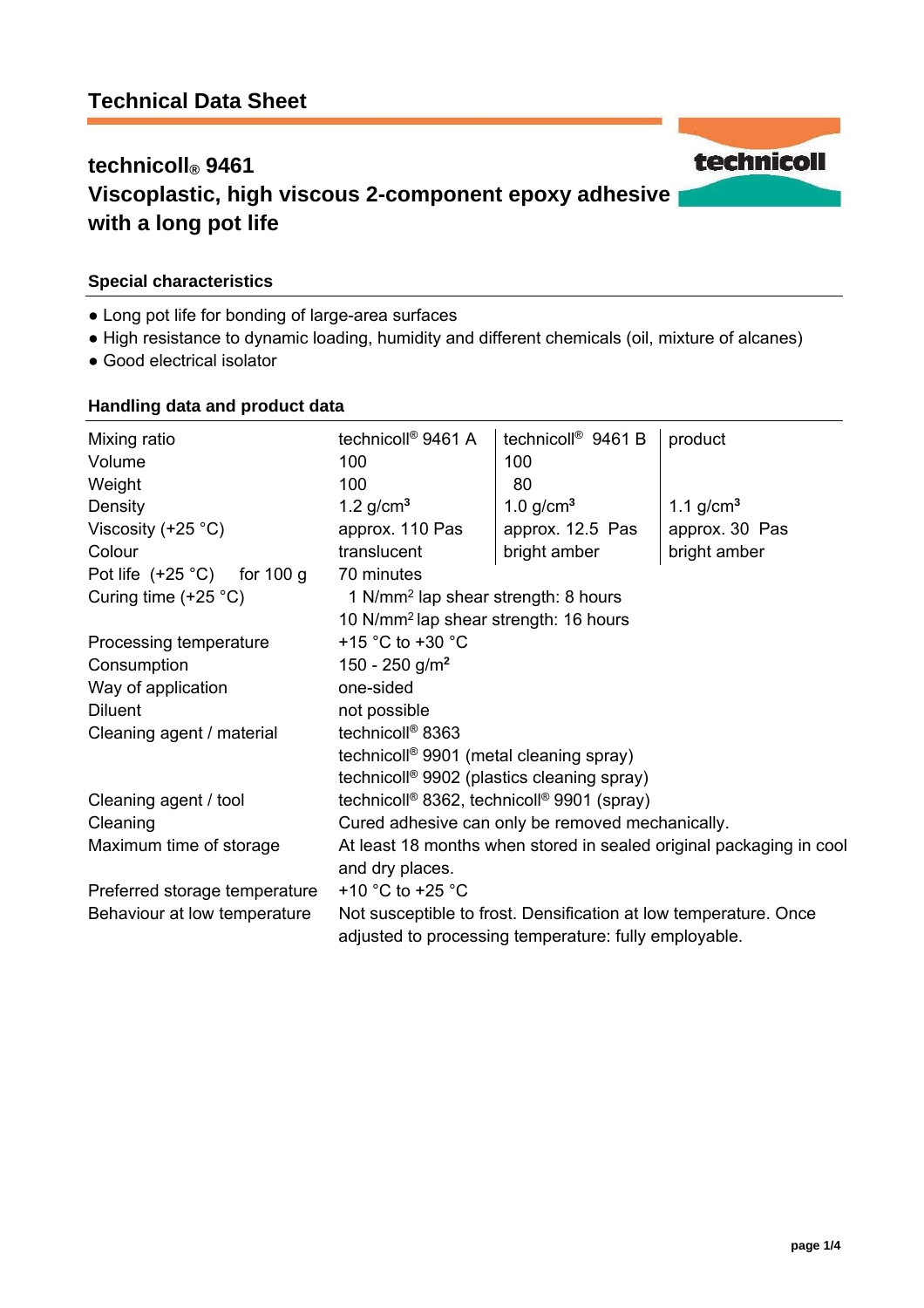### **Favoured substrates**

- 
- thermosets (e.g. FRP, SMC) phenoplastics (HPL)
- metals rubber rubber rubber rubber rubber → rubber
	-
- 
- rigid foams derived timber products

Not suitable for: PE, PP, PTFE (Teflon®), POM, silicone, EPDM, PVC-p (faux leather)

Due to the large variety of possible materials and differences in adhesion behaviour hazard tests are mandatory before introducing the adhesive into the actual production process.

### **Physical properties of cured adhesive**

| Shore hardness D 1                           | 75                                                         |  |
|----------------------------------------------|------------------------------------------------------------|--|
| Shear strength                               | 24 MPa                                                     |  |
| Elongation at rupture                        | 24%                                                        |  |
| Glass transition temperature $T_a$           | 55 $^{\circ}$ C                                            |  |
| Coefficient of thermal expansion (CTE)       | 140 10 <sup>-6</sup> K <sup>-1</sup> (from 20 °C to 50 °C) |  |
| Temperature range                            | approx. -40 $^{\circ}$ C to +80 $^{\circ}$ C               |  |
| (depending on substrate and mechanical load) |                                                            |  |
|                                              |                                                            |  |

Curing 8 h at +80 °C and 48 h at room temperature

### **Surface preparation**

Bonding surfaces must be dry and clean, especially free of oil, grease or release agents. In many cases, surface roughening prior to bonding improves strength of bonded joint. It is recommended when working with rubber and metals.

### **Adhesion**

Position cartridge into the bracket of an adequate dispensing gun, lock it and remove cap. Expel a small amount of the adhesive to make sure that both components flow freely. Attach mixing nozzle and lock it. Apply adhesive in a thin bead, drop or film on the surfaces to be bonded. The joint components should be assembled and clamped within the pot time. The final bonding strength is achieved after approx. 7 days!

### **Curing**

A lap shear strength of 1 N/mm2 at +25 °C is achieved after 7 hours and 50 % of the final strength is achieved at +25 °C after 16 hours! Curing speed can be increased by heat.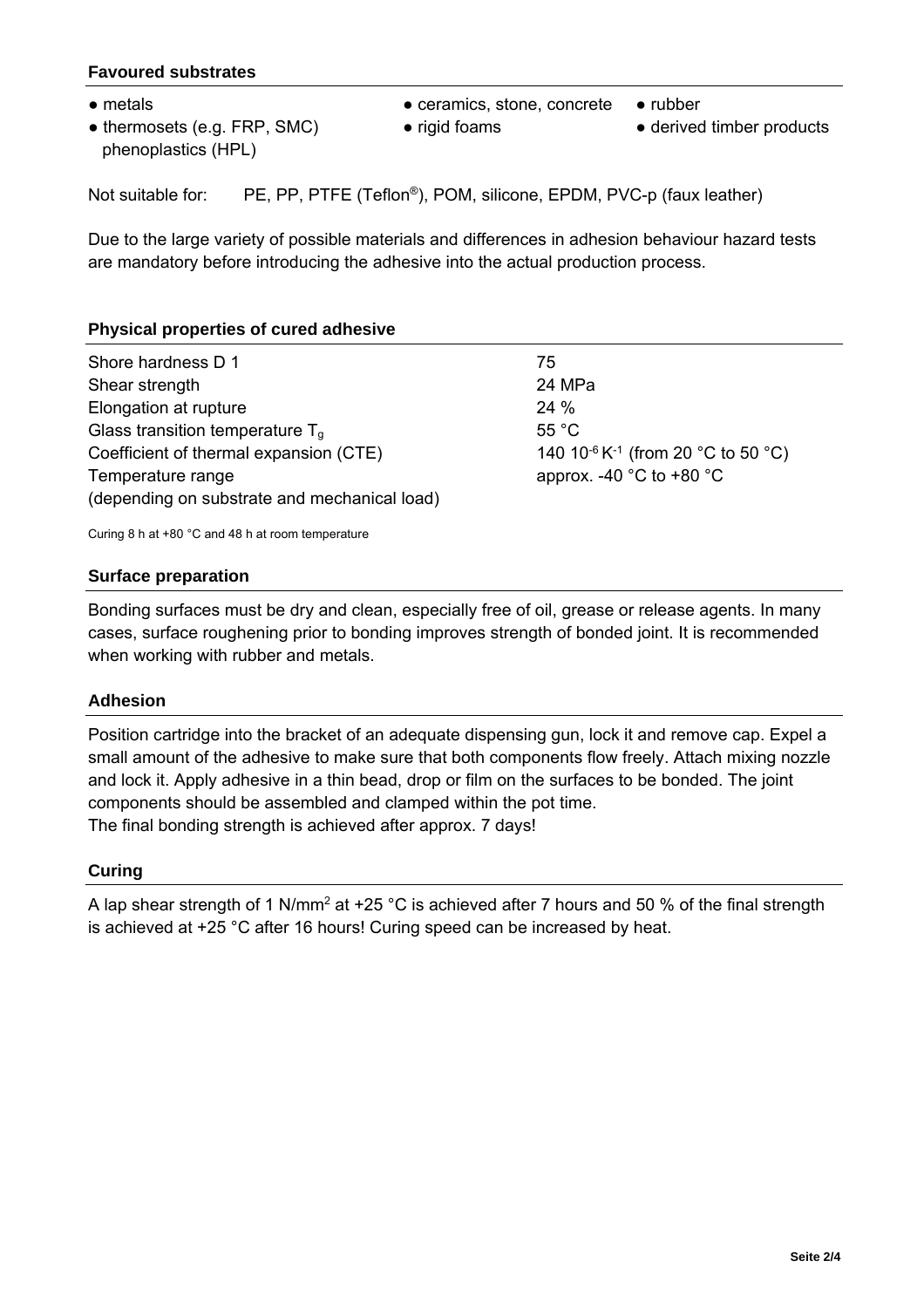# **technicoll® 9461 Viscoplastic, high viscous 2-component epoxy adhesive with a long pot life**



## **Lap shear strengths [N/mm2 ] according to DIN 1465 (average value)**



Pre-treatment: test specimens cleaned, metals sand blasted. Plastics and galvanised metals lightly roughened Tested at room temperature.

### **Roller peel test (aluminium 2017A) [kN/m] (average value)**



technicoll